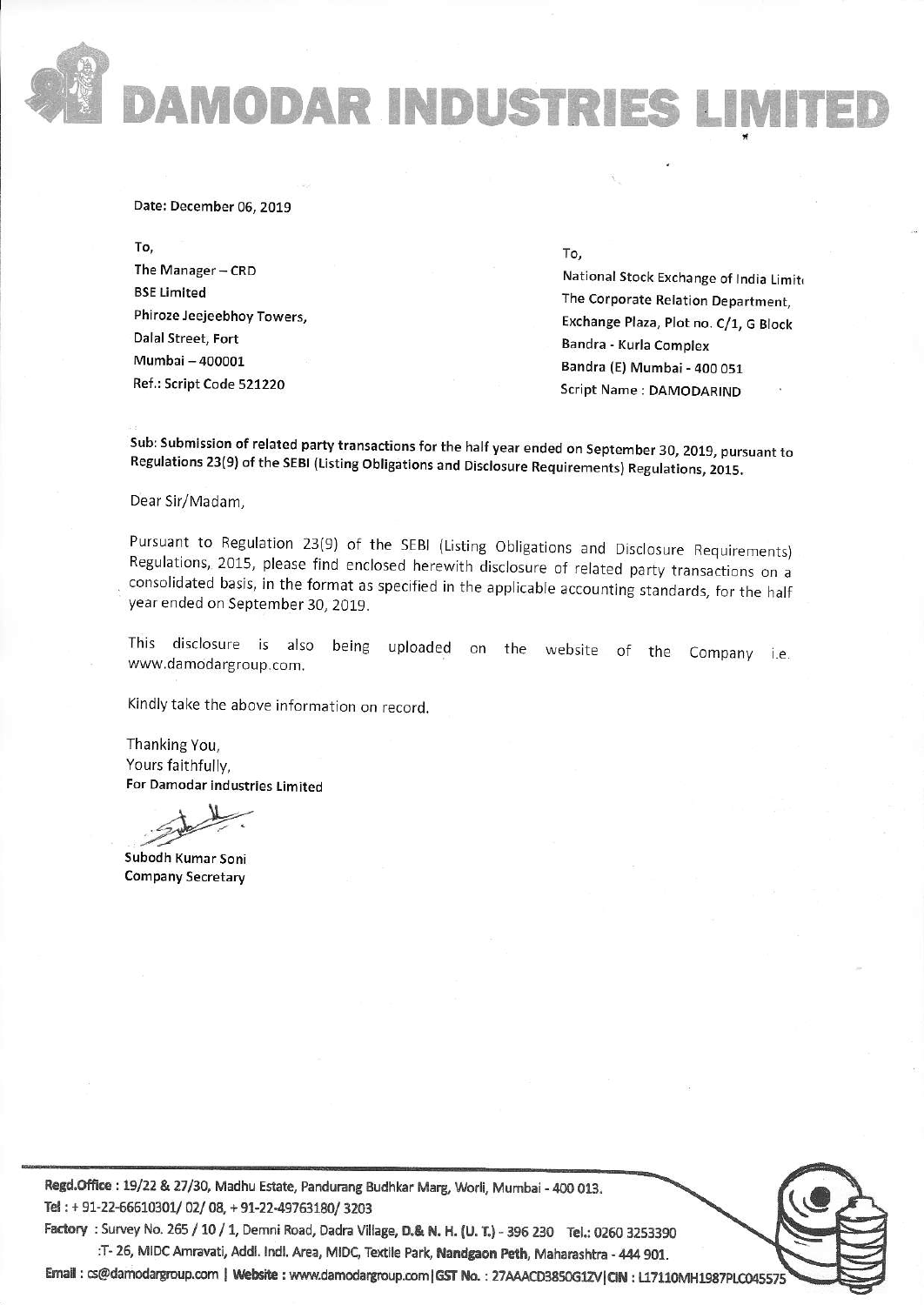# Damodar industries Limited Damodar lndustriqs Limited

## DISCLOSURE OF RELATED PARTY TRANSACTIONS- ON STANDALONE BASIS D]SCLOSURE OF RELATED PARry TRANSACTIONS. ON STANDALONE BASIS In pursuance with Regulation 23{9} of SEBI (Listing Obligations and Disclosure Requirements) (Amendments) Regulations, 2018 {Amendments) Regulations, 2018

The Company has transactions with its related parties comprising of Key Management Personnel and the relative of Key Management Personnel and other Related Parties. Management Perconnel and other Related Parties.

Related Parties disclosure as per Ind AS -24 Related Party Disclosures (specified under section 133 of the Companies Act 2013, read with Rule 7 of Companies (Accounts) Rules, 2015.):

#### 1. Name of the related parties and description of relationship: 1. Name of the related parties and description of relationship:

- a) Key Management Personnel (KMP)/Director
- Shri Arunkumar Biyani Chairm Shri Ajay D. Biyani - Managing Direct Shri Anil D. Biyani - The Director - Whole - Time Director Shri Anil D. Biyani - Managing Director

#### b) Relatives of Key Management Personnel

Mrs. Kanta Biyani, Mr. Aman Biyani, Mr. Akshay Biyani, Mrs. Manju Biyani, Mrs. Sanju Biyani, Ms. Risha Biyani, Mrs- Kanta Biyani, Mr. Aman Biyani, Mr. Akshay Biyani, Mrs. Manju Biyani, Mrs. Sanju Biyafi, Ms. Risha Biyani, Mrs. Payal Biyani, Mrs. Shawna Biyani, Mrs. Savitridevi D Biyani, Mr. Aditya Biyani, Ms. Reiya Biyani, Ms. Jia Mrs. Paya Biyani, Mrs. Bhawna Biyani, Mrs. Savitridevi D Biyani, Mr. Aditya Biyani, Ms. Reiya Biyani, Ms.lia Biyani, Ms. Kiara Biyani, Mrs. Radhika Biyani & Mr. Abhishek Biyani, Ajay D. Biyani- HUF, Arunkumar Biyani- HUF.

c) Other Related Parties (Enterprises - KMP having significant influence / Owned by Major Shareholders M/s. Shri Damodar Yarn Manufacturing Pvt. Ltd., M/s. Suam Overseas Pvt. Ltd., M/s. Damosuam Carriers Pvt. Ltd., M/s. Shri Damodar Yarn Manufacturing Pvt. Ltd., M/s.5uam Overseas Pvt. Ltd., M/s. Damosuam Carriers Pvt Ltd., Ajay Biyani HUF, Arun Kumar Biayni - HUF & Shri Damodar Foundation. Ajay Biyani HUF, Arun Kumar Biayni HUF & Shri Damodar Foundation.

|                                          |                               | (Amt. in Rs.)                               |
|------------------------------------------|-------------------------------|---------------------------------------------|
| Name of Related Party                    | <b>Nature of Transactions</b> | For Half Year ended 30th September,<br>2019 |
| Mr. Arunkumar Biyani                     | Interest on Unsecured Loan    | 1,089,074                                   |
|                                          | Directors Remuneration        | 33,60,000                                   |
| Mr. Ajay Biyani                          | Interest on Unsecured Loan    | 1,407,579                                   |
|                                          | Directors Remuneration        | 33,60,000                                   |
| Anil D. Biyani                           | Interest on Unsecured Loan    | 2,061,127                                   |
|                                          | Directors Remuneration        | 33,60,000                                   |
| M/s. Shri Damodar Yarn Mfg. Pvt.<br>Ltd. | Sales of Goods/materials      | 5,409,601                                   |
|                                          | Job Work Charges              | 1,507,906                                   |
|                                          | Purchases Goods/materials     | 71,417                                      |
| M/s. Suam Overseas Pvt. Ltd.             | Sales of Goods/materials      | 59,113,819                                  |
|                                          | Purchases Goods/materials     | 48,541,411                                  |
|                                          | Job Work Sales                | 1,389,727                                   |
| Shri Damodar Foundation                  | Rent                          | 432,000                                     |
| Mr. Abhishek Biyani                      | Interest on FD                | 758,228                                     |

### 2. Related Party Transactions during for half year ended 30 September 2019:- 2. Related Party Transactions during for halfyear ended 30 September 2019r